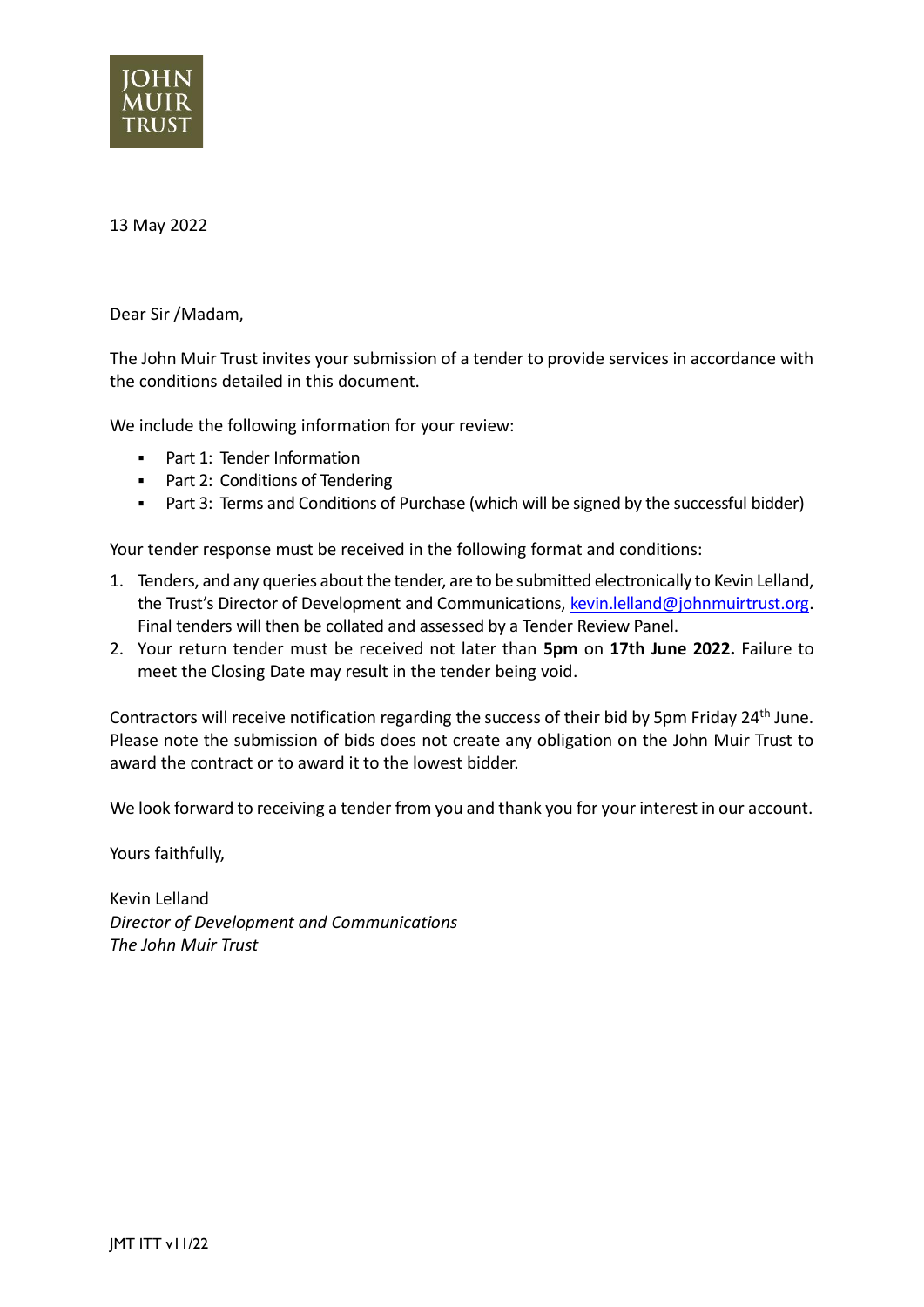

#### **PART 1: TENDER INFORMATION**

### **1. Introduction**

The John Muir Trust (JMT) is a community focused conservation charity dedicated to the experience, protection and repair of wild places across the UK. Its vision is for a world where wild places are respected and protected, where nature flourishes and where the value of wildness is shared for the benefit of everyone. To further that end JMT owns and manages 60,500 acres of property across the UK. For further information, we encourage you to visit our website: [www.johnmuirtrust.org](http://www.johnmuirtrust.org/)

On the Isle of Skye JMT owns and manages the three adjoining properties of Sconser, Strathaird and Torrin covering 12,000ha (30,000acres). This land is a dramatic landscape that includes much of the Red Cuillin and the single Munro outside of the main Black Cuillin ridge, Blabheinn. Much of the land is under crofting tenure with the associated crofting settlements of Sconser, Torrin and Elgol. It works with these communities to manage these areas and more widely with the general public to connect with, care for and restore wild places.

The site at Strathaird includes both crofted (1295ha) and non crofted land (4896ha) and is made up of several core elements:

- A former church building occupies a prominent location on the site and is an important cultural and historical memory for the local community. It is currently diminished by being incorporated into an agricultural steading and while the Trust reroofed the structure in recent years in order to conserve it, this is at best a short-term solution.
- The former Strathaird Farm at Kilmarie on the Elgol peninsula is historically one of the most fertile areas on Skye. The more fertile land has most recently been utilised through informal arrangements with crofters in the local community. There is a cluster of modern portal frame buildings surrounding the shell of a historic church building forming a steading.
- JMT has recently purchased a former fish hatchery adjacent to the farm steading, which used to make use of water from the Abhainn Cille Mhaire and its associated man-made loch with dam walls.
- There are several residential buildings located at Kilmarie requiring assesment.

The farm, hatchery, residential buildings, church and lochan has an attractive setting with a wooded entrance close to the shore, grass fields on rising slopes, and the lower slopes of Blabheinn for a backdrop. A popular walking route to a remote bay, Camasunary, commences approximately 400m to the south of the farm and hatchery entrance. Large numbers of visitors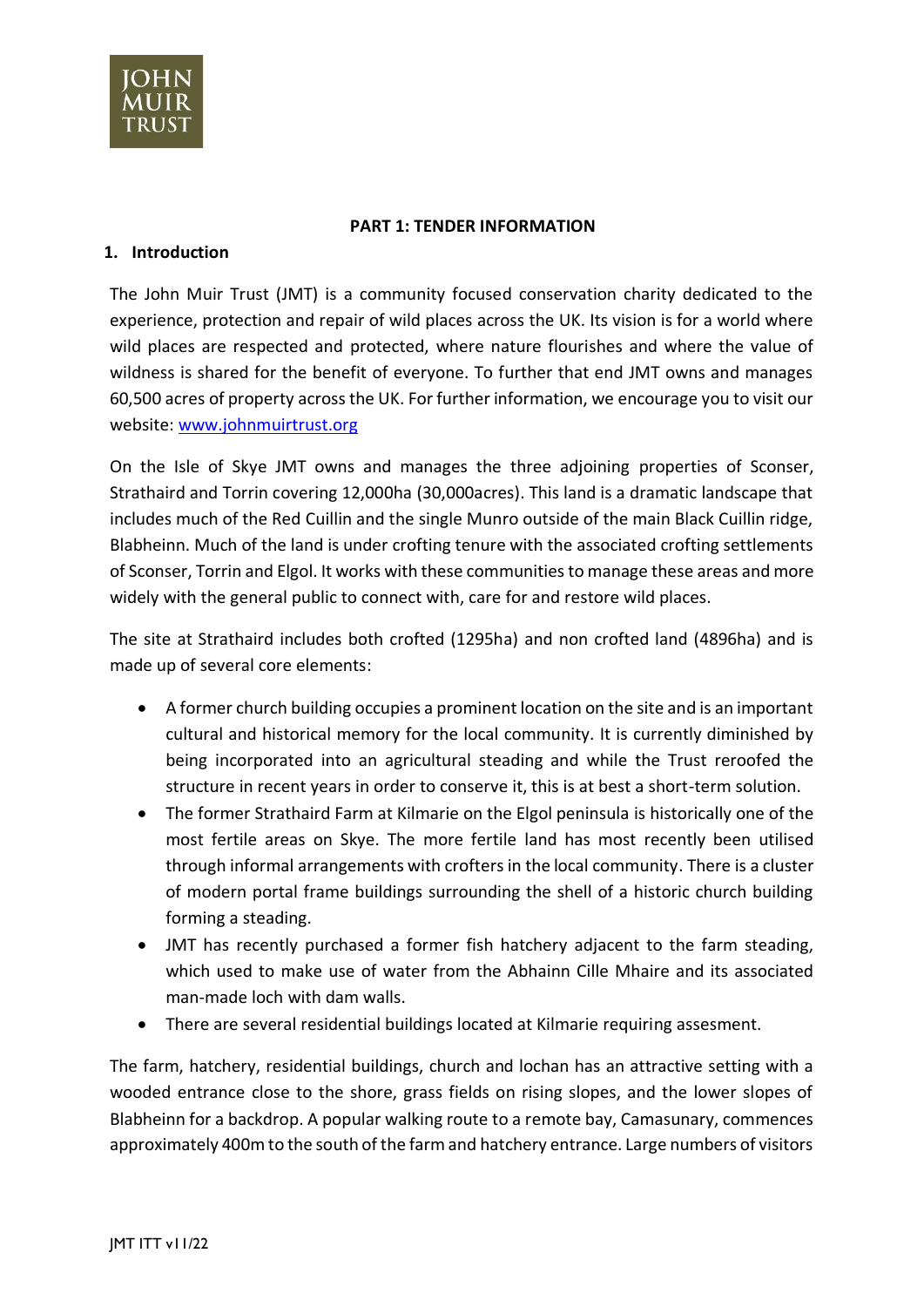

drive past the site daily as they explore the Elgol peninsula and travel to take boat trips from Elgol pier.

# **2. Our Intentions and Goals of the Project**

**Project Goal:** The John Muir Trust is seeking tenders to carry out work that will provide an overall assessment of the opportunities offered at the site at Strathaird in the context of the wider landscape. The work will explore a range of options for sensitive development of the site that bring a wide range of benefits for the community, visitors and wild places. This will be done through a combined community and stakeholder consultation, options appraisal and master planning exercise.

## **2.1. Provisional timetable**

| <b>Activity</b>                              | Date              |
|----------------------------------------------|-------------------|
| Issue Tender Notice and Invitation to Tender | 16/05/2022        |
| Proposals should be submitted by             | 5.00pm 17/06/2022 |
| <b>Tender Review Date</b>                    | w/b 20/06/2022 -  |
| Tenderers informed of decision by            | 5.00pm 24/06/2022 |

## **3. Description of Service**

- **3.1. Title:** Reimagining Strathaird
- **3.2. Objective:** The natural setting, the removal of third-party interest in the hatchery site, and the nearby access point to Camasunary offer JMT an opportunity to deliver a special project at the site. The project could combine elements that deliver JMT's goals of managing wild places, engaging people with wild places and at the same time potentially provide new land, employment and housing opportunities to support and strengthen the local community.

## **3.3. Scope of Work**

JMT would like to explore a range of options for sensitive development, community strengthening and public engagement on the site by conducting a combined community and stakeholder consultation, options appraisal and master planning exercise. The expected outcome would be a clear plan to deliver a programme of land use change over a defined time period and to identify within that what components would be best delivered by JMT, the community, or other actors.

JMT's initial thinking is to deliver some or all of the following key components to further its conservation goals: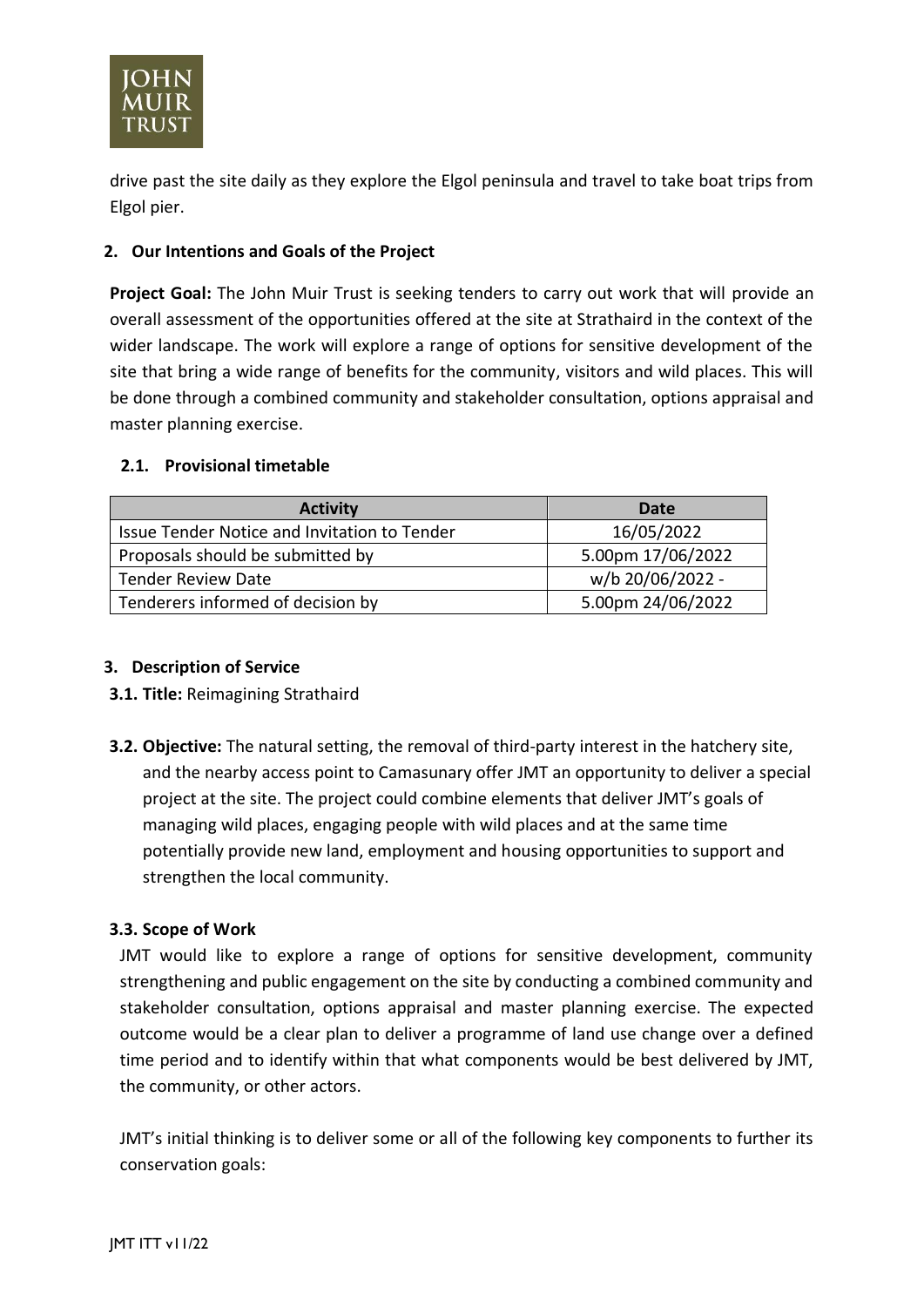

- Trail head information and interpretation
- A field centre for research and study of wild places
- A visitor centre/visitor interpretation facilities
- A permanent Trust office facility

It would also like to explore all options, that could potentially deliver the following benefits for the community:

- Affordable housing opportunities on the farmland, either with or without associated land. This could be a mix of smallholdings with houses available under a range of tenures, with consideration to be given to providing suitable accommodation for the elderly and less able within the community.
- Possible provision of economic opportunities through provision of hot desking or small commercial properties to let.
- Restoration or remembrance of the former church building. The building occupies a prominent location on the site and a prominent role in the cultural and historical memory of the local community. It is currently diminished by being incorporated into the agricultural steading. The Trust reroofed the structure in order to conserve it in the short to medium term. However, the east facing wall is moving out of line and the building may have to be demolished. If that is the case JMT would like to retain the memory of it by having at least one building on site drawing architectural inspiration from its structure.

In order to deliver these positive benefits for the community and visitors JMT would also require consideration and options relating to:

- The removal of the industrial farm buildings and deer larder
- Appropriate design to ensure smooth circulation around the site by different users and the avoidance of conflict between uses including:
	- o The potential creation of a circular walking route around the loch, while avoiding unnecessary disturbance to a standing stones site
	- $\circ$  Sensitive signage provision including use of Gaelic and or visitor languages
	- o Car parking provision that respects the nature of the site and fits with the JMT ethos of minimising visual impact upon the landscape

A significant element of this work will be consultation with the local community and stakeholders. This will include, but not be limited to, members of the communities who live near Strathaird on the Elgol peninsula, members of the local crofting community, the Highland Council and other local NGOs and community groups.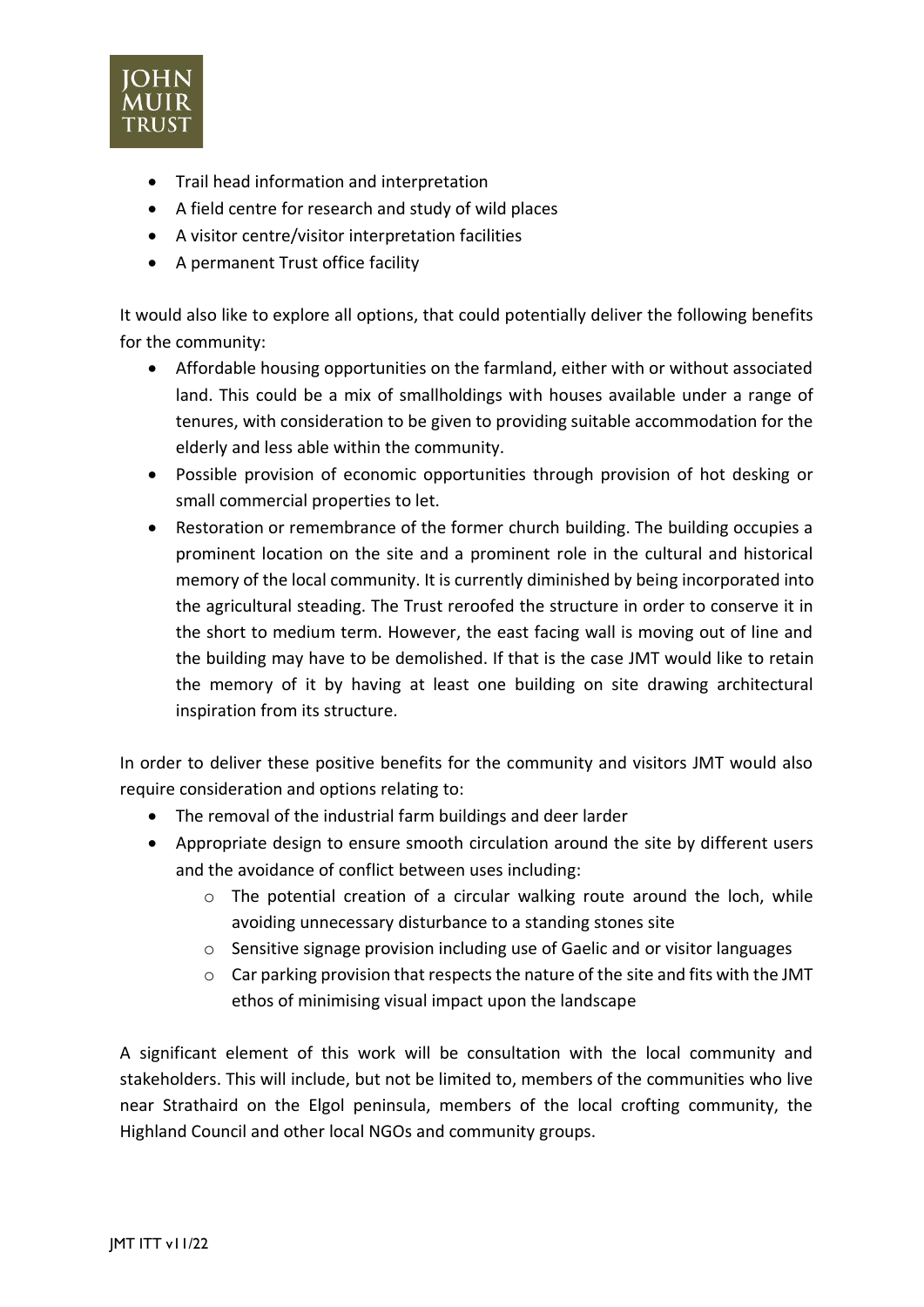

JMT expects its future developments and operations to be "carbon credible" so the study should consider how to minimise carbon output in construction operations and the operation of finished facilities.

JMT would like this work to be achieved within the context of the wider setting, particularly that of the Elgol peninsula. The study is therefore expected to take into consideration the opportunities to improve infrastructure provision including interpretation, signage and JMT messaging throughout the area, including appropriate language, cultural and historical information. It should also consider how visitors may be better managed and directed to limit the impacts of large numbers of vehicles on single track roads and sensitive landscapes. This would include the potential for appropriately scaled campervan and parking provision in suitable locations. It would also take into account the potential for a visitor facility at Sligachan which may be developed by the Trust.

## **3.4. Project Details**

There are a number of particular issues that need to be addressed as part of the study:

- **Existing Built properties.** These comprise:
	- $\circ$  Hatchery building. It has a floor area of approx. 500m<sup>2</sup> Consideration should be given as to whether its basic structure could be repurposed e.g. for a field centre, or whether it would need to be demolished and material reused or removed from site.
	- o Hatchery House. A typical 1980's "kit" house which is poorly sited, is now in poor condition, and would need significant upgrading to meet future energy efficiency standards. Removal may be appropriate.
	- o 2 semi-detached traditional units adjacent to the B8083 Elgol road. A separate condition survey is being carried out of these buildings.
	- o The former church building. An assessment of its safety and potential for preservation or need for removal is required.
- **Field Centre/Visitor Centre.** JMT has volunteer groups and individual workers that visit Strathaird. The ability to house these would be helpful, as would the ability to have a suitable building to support field research and/or host organisations seeking to connect people with wild places. JMT would like to consider the merits of a visitor centre in addition to a field centre. The study should consider the needs of such facilities and how one or both may be accommodated on the site. Potential interpretation ideas for a visitor centre (or which may be delivered outdoors) include:
	- o The landscape of the area progressing through different geological and habitat types from 'Sea to Summit'.
	- o Deer and grazing management
	- o Salmon life cycles and local fishing history
	- o A cultural history of land use 'from standing stones to present day."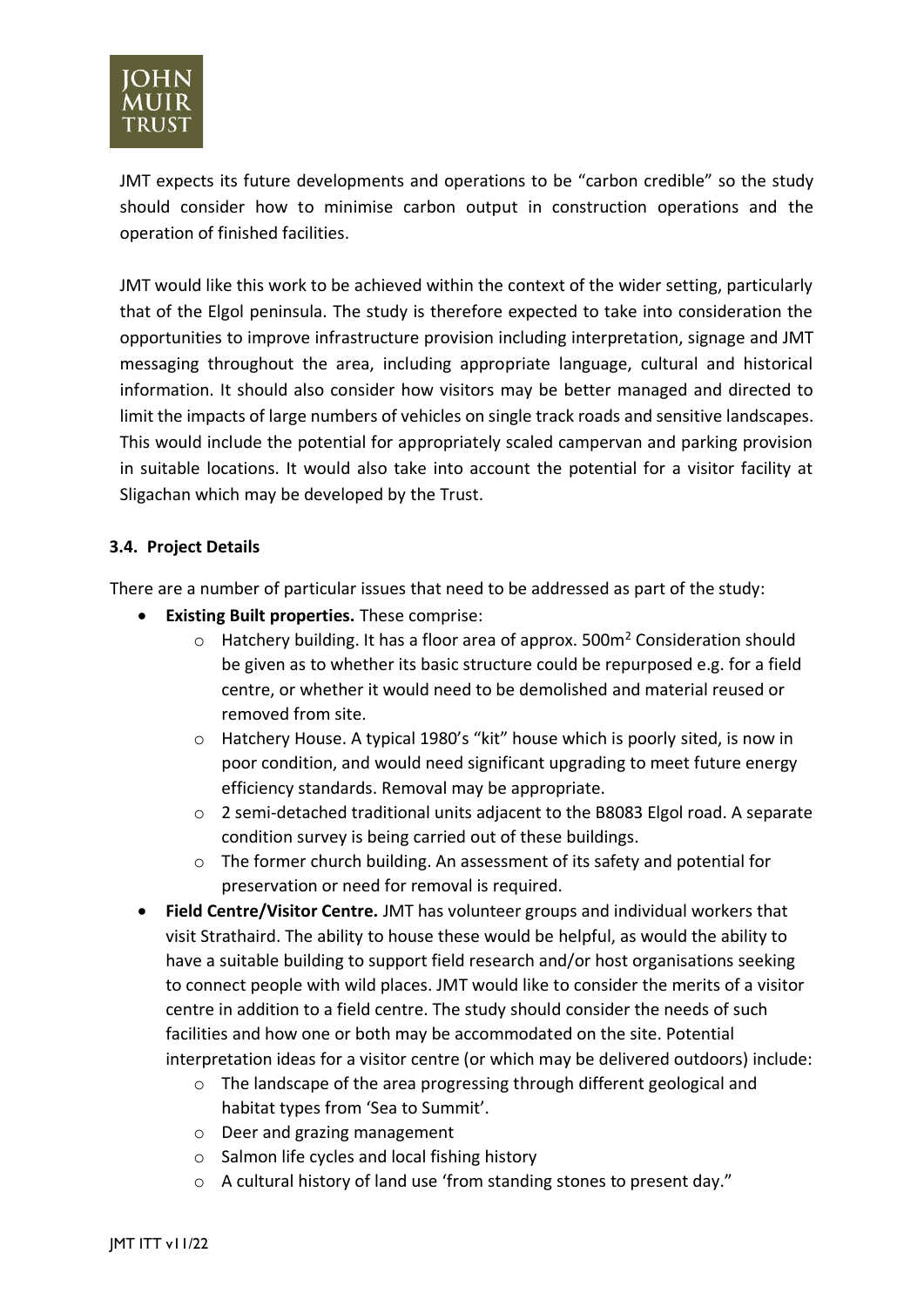

The study should identify indicative capital costs for a suitable facility and develop appropriate financial modelling to show potential annual revenue and expenditure costs of such an operation.

- **Loch and Dams.** The loch was created or expanded by building 2 dam walls. The loch provides a significant point of interest for visitors. What are the different landscape and use options associated with keeping the loch or removing the dams and allowing natural processes to operate in the river?
- **Public Access & Engagement.** The route to Camasunary (and on to Sligachan) starts close to the farm. The parking area is too small and in peak season cars are parked in many unsuitable spots by the roadside. There is also limited opportunity to engage walkers with JMT's core messaging. The study should explore what opportunities there are to provide alternative parking and an access route through the farm, by the loch and on to join the Camasunary path. Additionally, the study should explore:
	- o Whether a circular route around the loch be created for less active users (all abilities access preferred)
	- $\circ$  Whether the path(s) can be used as a means to engage visitors with suitable and landscape-appropriate messaging
	- $\circ$  What options there may be to support thru hiking to or from Sligachan.
- **Wider Visitor Management.** Limited signage and interpretation, and limited parking and formal camping opportunities result in increased congestion and indiscriminate parking of cars and campervans by the road from Torrin to Elgol. The study should look at the options to support 'slow tourism' to create more stopping opportunities for visitors and minimise pressure on locations. This should include an assessment of a site at Faoilean (Grid Ref: NG568200) for a potential regulated campsite for development by, or lease to, a community or private operator.
- **Community Opportunities.** JMT firmly believes that wild places build a better society when: nature has the freedom to repair itself; people have the freedom to enjoy the benefits; and communities have the freedom to thrive. JMT promote these three freedoms for wild places. It wants to be a responsible landowner and make new opportunities available for the local community. The study should therefore consider:
	- $\circ$  What opportunities there may be to create smallholdings to provide new live/work locations for those with the means to establish a business and build a house.
	- o How new affordable housing opportunities could be created to enable more younger families to live in the area and provision made for older people whose current housing is no longer suitable.
	- o What community workspace provision could be created; either by sharing a JMT facility or as standalone units.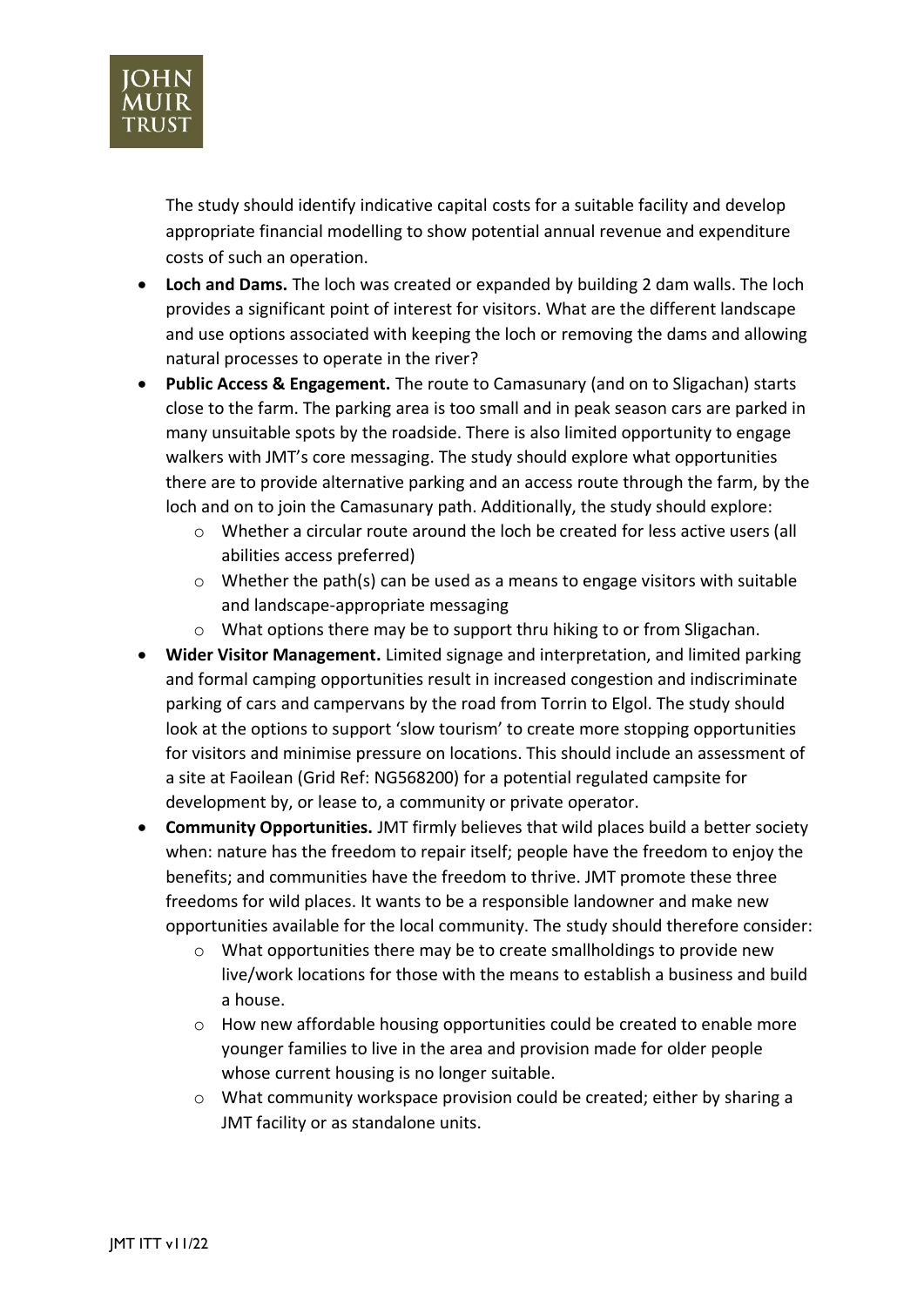

- $\circ$  What facilities or infrastructure could be created that could be used by the community in addition to their use by JMT/visitors in a way that would enhance the social value of the properties.
- **Landscaping.** JMT is a wild places charity and therefore developments need to be landscape sensitive. The study should consider how developments can fit in the landscape and how they can be made less visible through the judicious use of soft landscaping. This could include a patchwork of native tree planting to shield and define specific land uses.

In carrying out the study it is essential that the consultancy team engage constructively with the local community throughout the process. JMT wants to give the community new opportunities and to explore what might be appropriate to the Trust's charitable objectives balanced with the the desires of the local community.

## **3.5. Management and Outputs**

The successful applicant will report to Kevin Lelland throughout the contract on a regular basis.

A minimum of 2 site visits would be expected so that the successful team can familiarize themselves with JMT staff involved in the project, the local community, the properties, and the island and its unique challenges first hand.

Outputs required are:

- A report containing an overall assessment of the opportunities offered by incorporating:
	- o The results and analysis of the community and stakeholder consultation and the opportunities and considerations identified
	- o An assessment of the former farm in its landscape setting
	- o Options for the repurposing, redevelopment or removal of all existing buildings
	- o Options for delivering community social, economic and environmental benefits
	- $\circ$  Potential option layouts for delivering the multiple objectives of the study
	- $\circ$  Indicative capital costs and revenue budgets for the different proposals, and identification of potential funding sources to deliver them
- A business plan incorporating:
	- o A masterplan of the area to be developed with phasing as appropriate
	- o A plan for the repurposing, redevelopment or removal of all existing buildings
	- $\circ$  Identification of those elements to be delivered by JMT, the community and/or other actors, including any potential partnership projects
	- o 5 year financial projections for selected options to be delivered by JMT
	- o A risk analysis for the different elements of the project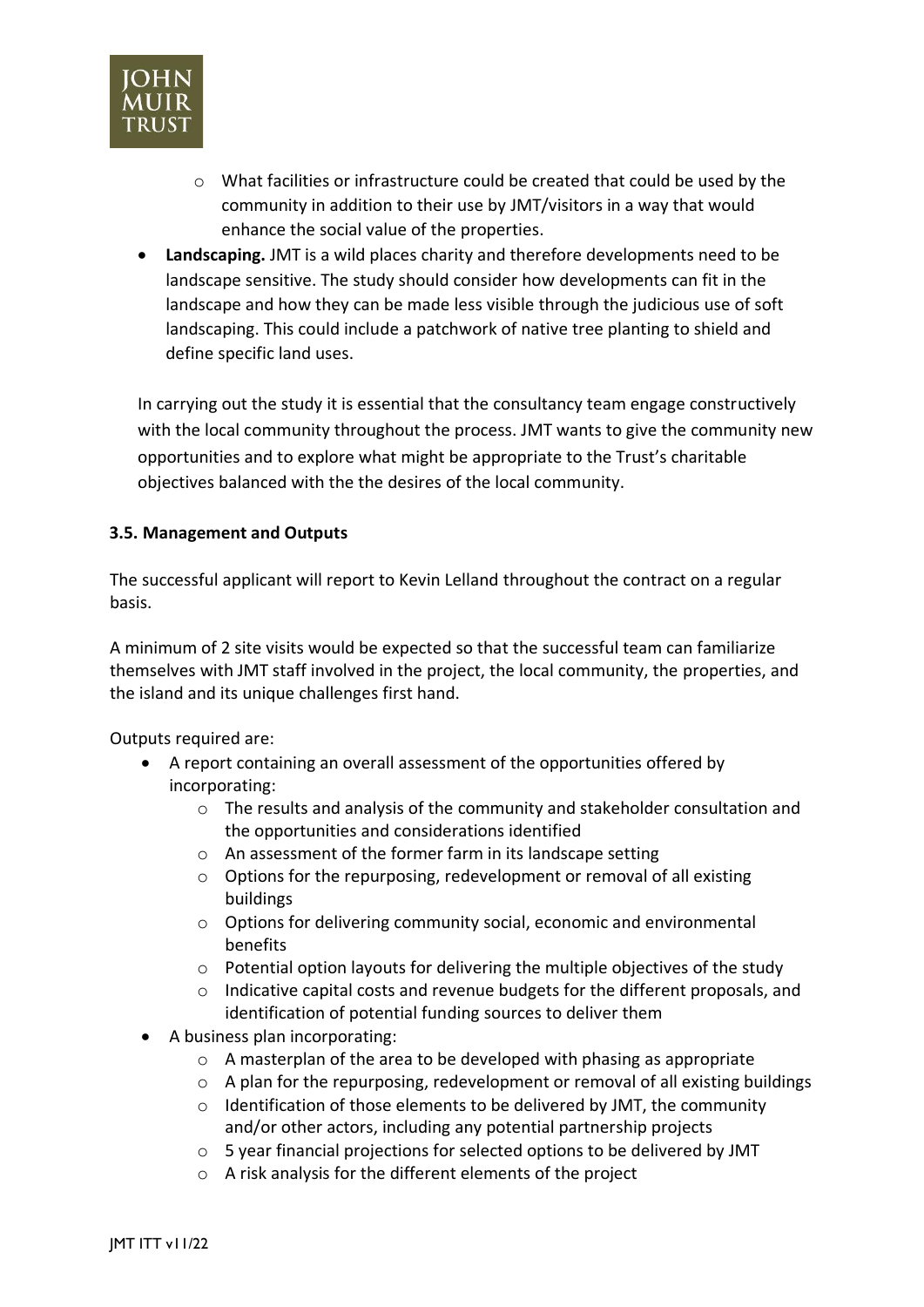

## **3.6. Reporting and The John Muir Trust Co-ordination:**

For any questions, administrative or contract matters, you can reach us through e-mail at [Kevin.lelland@johnmuirtrust.org](mailto:Kevin.lelland@johnmuirtrust.org)

## **3.7. Timing**

- 3.7.1. The Service provision shall be effective immediately upon signing of the contract.
- 3.7.2. The tender report should ideally be produced by the end of October 2022. If this is not deemed possible, the tender should detail and propose an alternative timeframe when the report can be submitted.

## **4. Conditions for Tendering Participation**

All responses and supporting documentation shall become the property of The John Muir Trust and will not be returned. The John Muir Trust ultimately reserves the right throughout this process to select any servicing option that best meets its business requirements and to hold discussions with any and all respondents.

You must agree to the following conditions if you choose to respond to the John Muir Trust regarding this Invitation to Tender:

- Neither issuance of this Invitation to Tender nor receipt of proposal represents a commitment on the part of the John Muir Trust.
- The John Muir Trust will not be responsible for, or in any way liable for, any costs incurred by tenderers in the preparation of any responses or presentations relating to this tender process

Neither party shall use the name of the other in publicity releases, referrals, advertising, or similar activity without the prior written consent of the other.

### **5. Required Skills**

The Trust is seeking tender responses from suitably qualified organisations to undertake this work. The consultant/consultancy team will be required to demonstrate skills and experience in the following:

- Understanding and reconciling differing land and asset management objectives in complex projects
- Masterplanning
- Community engagement
- Understanding the economy, culture and heritage of the local area.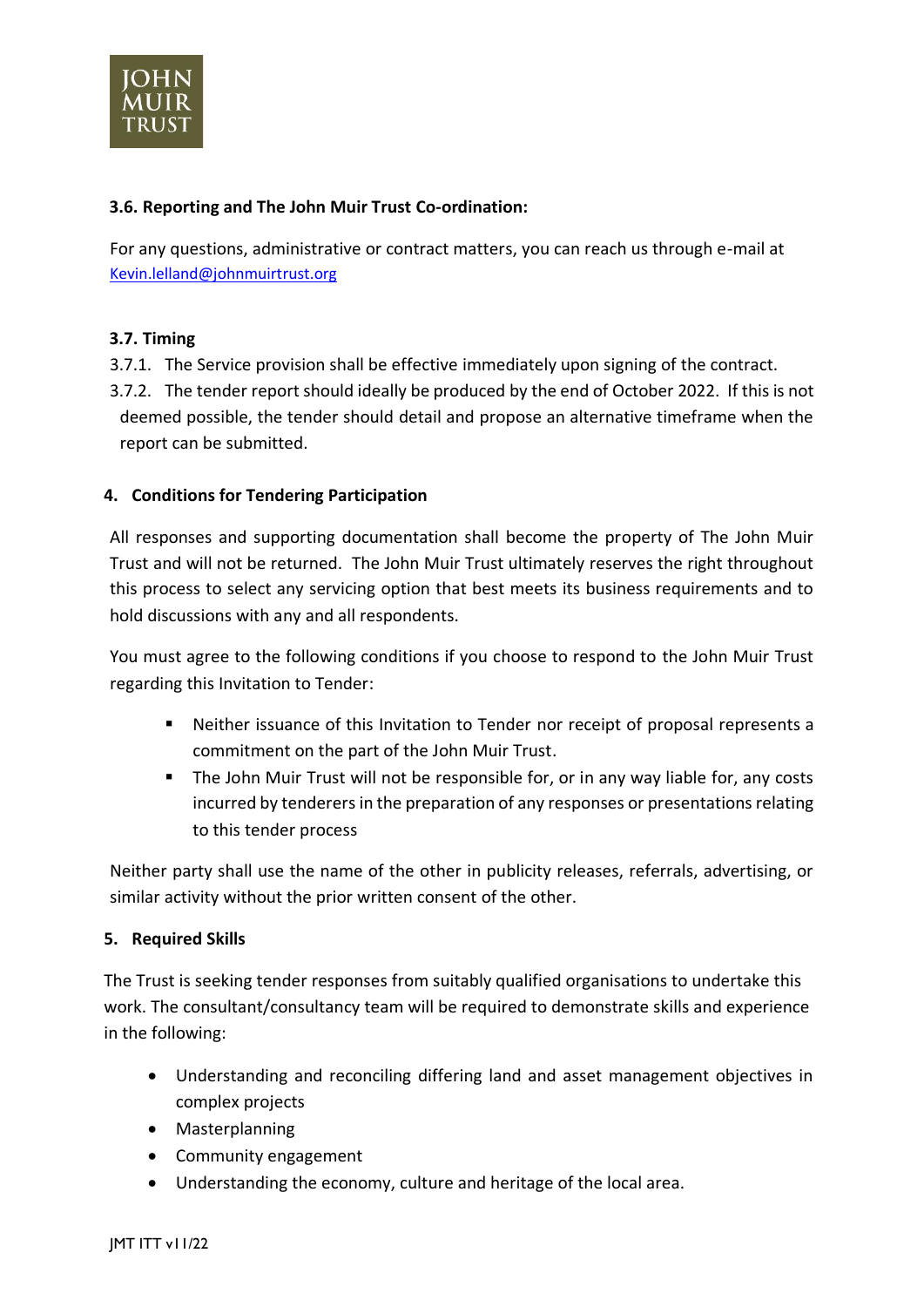

## **6. Award Criteria**

The criteria are as follows; please ensure you include the following in your Tender:

- Experience A summary of recently completed projects relevant to this work
- Team A brief profile of individual members of the proposed Team, indicating their relevant experience, role and specific tasks to be undertaken
- Methodology A statement outlining the proposed methodology and a full explanation of how the work will be undertaken
- Timescale A clear plan showing proposed timescales for the work
- Cost Tender submissions should include the daily rate and number of days work proposed by individual members of the tea. Pricing should be inclusive of VAT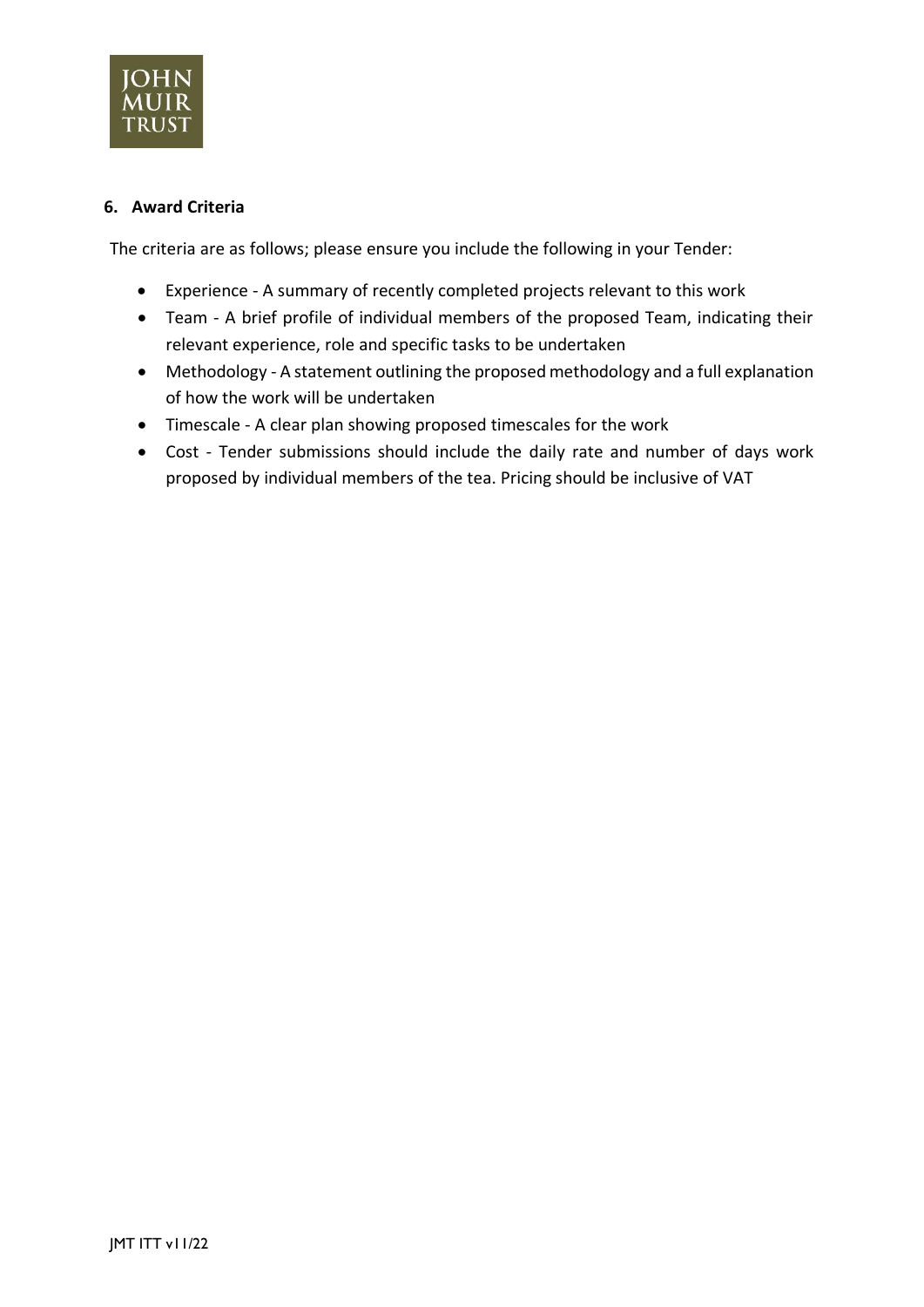

### **PART 2: CONDITIONS FOR TENDERING**

### **1. Definitions**

In addition to the terms defined in the Cover Letter, in these Conditions, the following definitions apply:

- a) **Award Criteria** the award criteria set out in the Invitation to Tender.
- b) **Bidder** a person or organisation who bids for the tender.
- c) **Conditions** the conditions set out in this Tender document.
- d) **Cover Letter** the cover letter attached to the Tender Information Pack.
- e) **Goods and/or Services**  everything purchased by the John Muir Trust under the contract.
- f) **Invitation to Tender** the Tender Information, these Conditions,
- g) **John Muir Trust -** The John Muir Trust, a charitable company limited by guarantee registered in England and Wales (company number SC002061; charity number SC081620) whose registered office is at Tower House, Station Road, Pitlochry, PH16 5AN
- h) **Specification** any specification for the Goods and/or Services, including any related plans and drawings, supplied by John Muir Trust to the Supplier, or specifically produced by the Supplier for John Muir Trust, in connection with the tender.
- i) **Supplier** the party which provides Goods and/or Services to the John Muir Trust.

### **2. The Contract**

The contract awarded shall be for the supply of services as outlined above. The John Muir Trust reserves the right to undertake a formal review of the contract after two months.

### **3. Late tenders**

Tenders received after the Closing Date will not be considered, unless there are in the John Muir Trust's sole discretion exceptional circumstances which have caused the delay.

#### **4. Correspondence**

All communications from Bidders to the John Muir Trust relating to the tender must be in electronic form and addressed to the persons identified in the Cover Letter. Any request for information should be received by the date specified in the timetable above.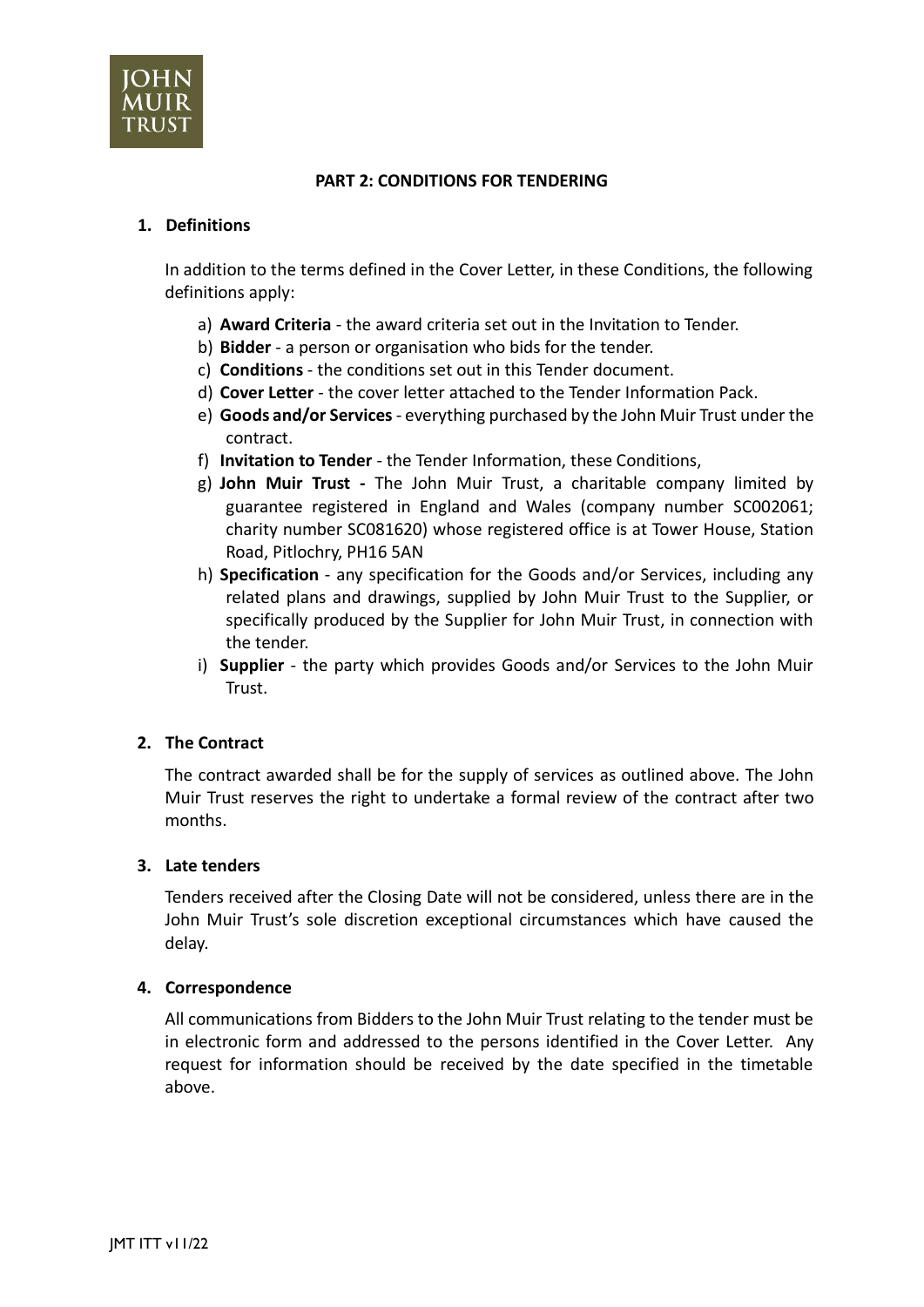

### **5. Acceptance of tenders**

The John Muir Trust may, unless the Bidder expressly stipulates to the contrary in the tender, accept whatever part of a tender that The John Muir Trust so wishes. The John Muir Trust is under no obligation to accept the lowest or any tender.

### **6. Alternative offer**

If the Bidder wishes to propose modifications to the tender (which may provide a better way to achieve The John Muir Trust's Specification) these may, at the John Muir Trust's discretion, be considered as an Alternative Offer. The Bidder must make any Alternative Offer in a separate letter to accompany the Tender. The John Muir Trust is under no obligation to accept Alternative Offers.

## **7. Prices**

Tendered prices must be shown as both inclusive of and exclusive of any Value Added Tax chargeable or any similar tax (if applicable).

## **8. No reimbursement of tender expenses**

Expenses incurred in the preparation and dispatch of the tender will not be reimbursed.

## **9. Non-Disclosure and Confidentiality**

Bidders must treat the Invitation to Tender, contract and all associated documentation (including the Specification) and any other information relating to John Muir Trust's employees, servants, officers, partners or its business or affairs (the "**Confidential Information**") as confidential. All Bidders shall:

- recognise the confidential nature of the Confidential Information;
- respect the confidence placed in the Bidder by the John Muir Trust by maintaining the secrecy of the Confidential Information;
- not employ any part of the Confidential Information without the John Muir Trust's prior written consent, for any purpose except that of tendering for business from the John Muir Trust;
- not disclose the Confidential Information to third parties without the John Muir Trust's prior written consent;
- not employ their knowledge of the Confidential Information in any way that would be detrimental or harmful to the John Muir Trust;
- use all reasonable efforts to prevent the disclosure of the Confidential Information to third parties;
- notify the John Muir Trust immediately of any possible breach of the provisions of this Condition 9 and acknowledge that damages may not be an adequate remedy for such a breach.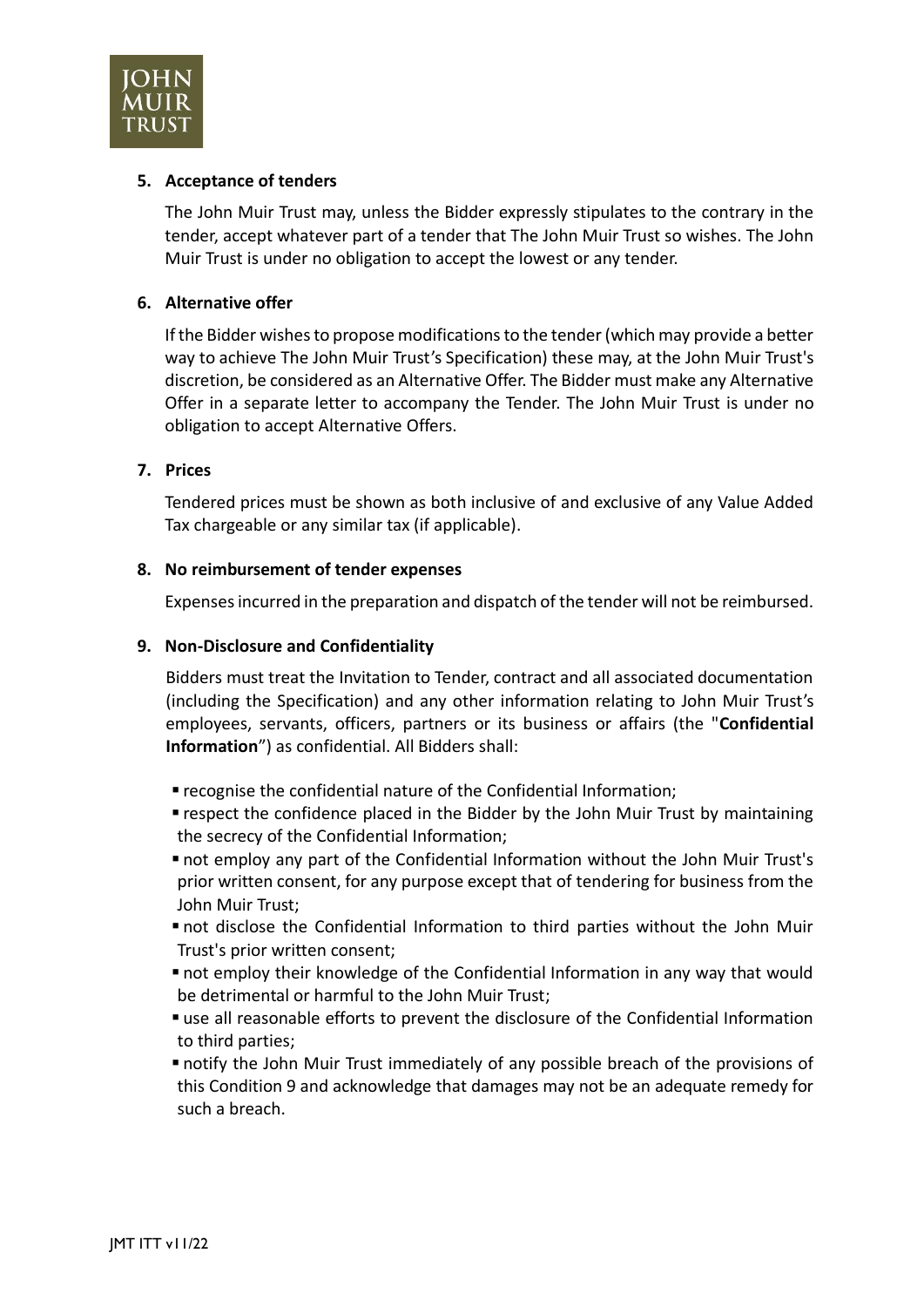

### **10. Award Procedure**

The John Muir Trust's Tender Review Committee will review the Bidders and their tenders to determine whether they will award the contract to any one of them.

### **11. Information and Record Keeping**

The John Muir Trust shall consider any reasonable request from any unsuccessful Bidder for feedback on its tender and, where it is appropriate and proportionate to do so, provide the unsuccessful Bidder with reasons why its tender was rejected. Where applicable, this information shall be provided within 30 business days from (but not including) the date on which The John Muir Trust receives the request.

## **12. Anti-Bribery and Corruption**

All Bidders are required to comply fully with The John Muir Trust's Anti-Bribery and Corruption Policy (available upon request).

### **13. Child Protection**

All Bidders are required to comply fully with The John Muir Trust's Child Safeguarding Policy if applicable (available upon request).

### **14. Exclusion Criteria**

Any Bidder is required to confirm in writing that:

- Neither it nor any related company to which it regularly subcontracts is insolvent or being wound up, is having its affairs administered by the courts, has entered into an arrangement with creditors, has suspended business activities, is the subject of proceedings concerning those matters, or are in any analogous situation arising from a similar procedure provided for in national legislation or regulations;
- Neither it nor a company to which it regularly subcontracts has been convicted of fraud, corruption, involvement in a criminal organisation, any money laundering offence, any offence concerning professional conduct, breaches of applicable labour law or labour tax legislation or any other illegal activity by a judgment in any court of law whether national or international;
- Neither it nor a company to which it regularly subcontracts has failed to comply with its obligations relating to the payment of social security contributions or the payment of taxes in accordance with the legal provisions of the relevant country in which it the Bidder operates.

Any Bidder will automatically be excluded from the tender process if it is found that they are guilty of misrepresentation in supplying the required information within their tender bid or fail to supply the required information.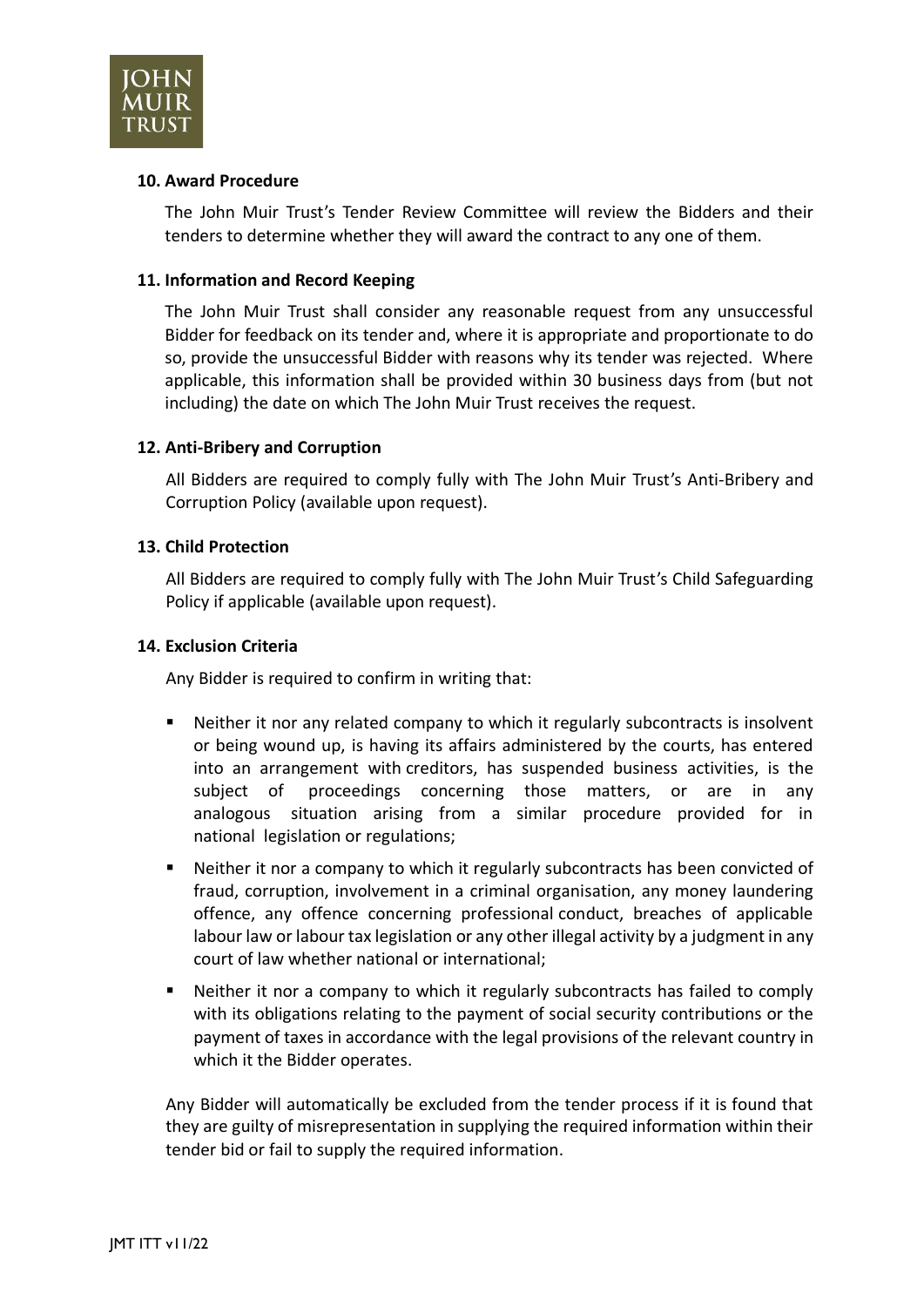

## **15. Conflict of Interest / Non Collusion**

Any Bidder is required to confirm in writing:

- That it is not aware of any connection between it or any of its directors or senior managers and the directors and staff of the John Muir Trust which may affect the outcome of the selection process. If there are such connections the Bidder is required to disclose them.
- Whether or not there are any existing contacts between the John Muir Trust, and any other The John Muir Trust entity, and if there are any arrangements which have been put in place over the last twenty-four (24) months.
- That it has not communicated to anyone other than the John Muir Trust the amount or approximate amount of the tender.
- That it has not and will not offer pay or give any sum of money commission, gift, inducement or other financial benefit directly or indirectly to any person for doing or omitting to do any act in relation to the tender process.

### **16. Assignment and novation**

All Bidders are required to confirm that they will if required be willing to enter into a contract on similar terms with either the John Muir Trust or any other The John Muir Trust entity if so required.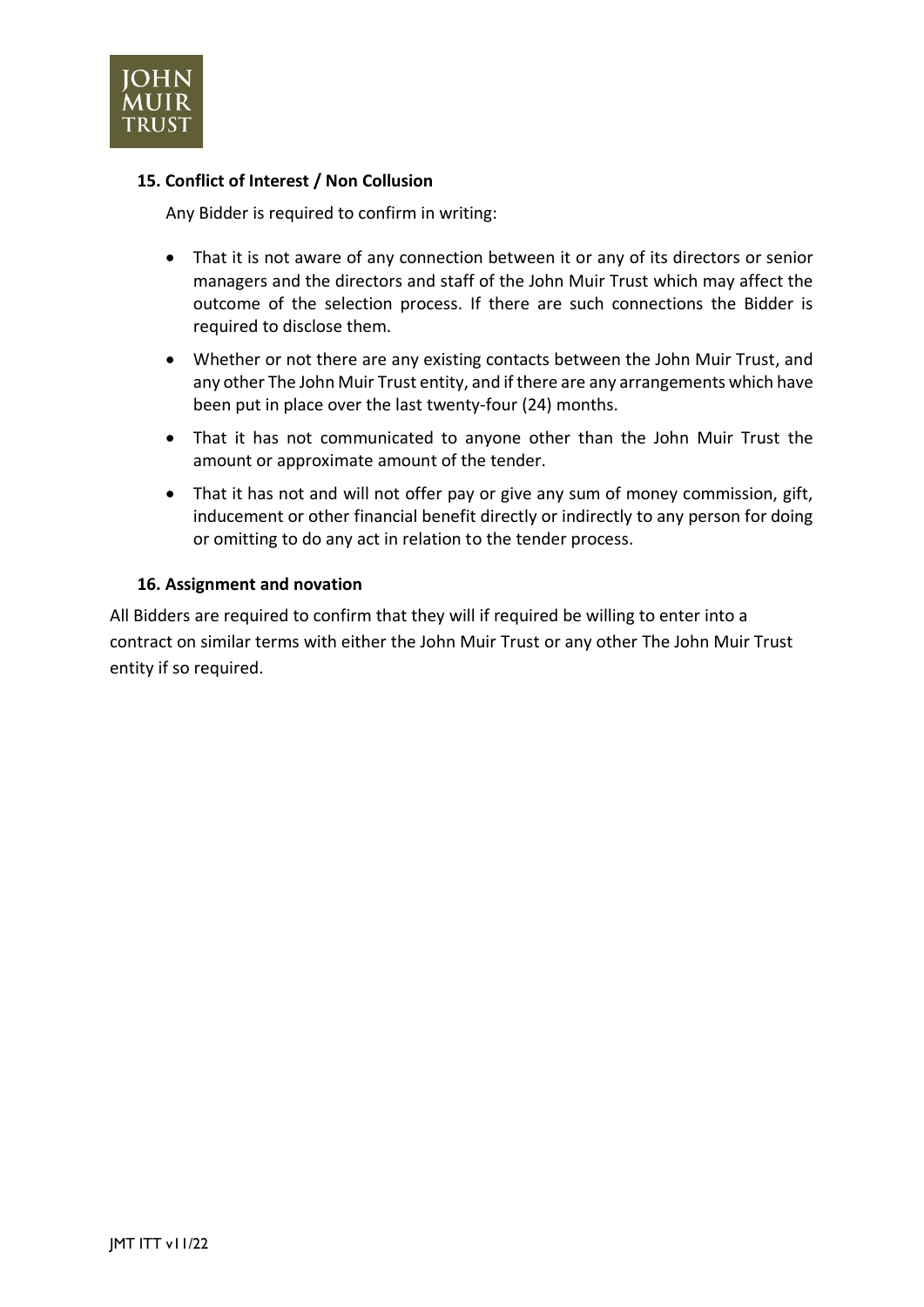

#### **TERMS AND CONDITIONS OF PURCHASE/SUPPLY**

#### **1** Definitions and Interpretation

These terms and conditions ("Conditions") provide the basis of the contract between the supplier ("Supplier") and The John Muir Trust (the "Trust"), in relation to the Contractor Agreement ("Agreement") (the Agreement and the Conditions are together referred to as the "Contract"). All references in these terms and conditions to defined terms - Goods, Services, Prices and Delivery - refer to the relevant provisions of the Agreement.

#### 2 **Quality and Defects**

- 2.1 The Goods and the Services shall, as appropriate:
	- a) correspond with their description in the Agreement and any applicable specification;
	- b) comply with all applicable statutory and regulatory requirements;
	- c) be of the highest quality and fit for any purposes held out by the Supplier or made known to the Supplier by the Trust;
	- d) be free from defects in design, material, workmanship and installation; and
	- e) be performed with the best care, skill and diligence in accordance with best practice in the Supplier's industry, profession or trade.
- 2.2 The Trust (including its representatives or agents) reserves the right at any time to audit the Supplier's records, inspect work being undertaken in relation to the supply of the Goods and Services and, in the case of Goods, to test them.

#### **3 Ethical Standards**

- 3.1 The Supplier shall observe the highest ethical standards during the performance of its obligations under this Contract including international labour standards promoted by the International Labour Organisation specifically in the areas of child labour and forced labour.
- 3.2 The Supplier, its suppliers and sub-contractors shall comply with all environmental statutory and regulatory requirements and shall not in any way be involved in (a) the manufacture or sale of arms or have any business relations with armed groups or governments for any war related purpose; or (b) terrorism, including checking its staff, suppliers and sub-contractors against the following sanctions lists: UK Treasury List, EC List, OFAC List and US Treasury List.
- 3.3 The Supplier shall comply with the following Trust Policies, which are available upon request: Child Safeguarding; and Anti-Bribery and Corruption.

#### **4 Delivery / Performance**

- 4.1 The Goods shall be delivered to, and the Services shall be performed on the date or within the period stated in the Agreement. Time shall be of the essence in respect of this Condition 4.1.
- 4.2 Where the date of delivery of the Goods or of performance of Services is to be specified after issue of the Agreement, the Supplier shall give the Trust reasonable written notice of the specified date.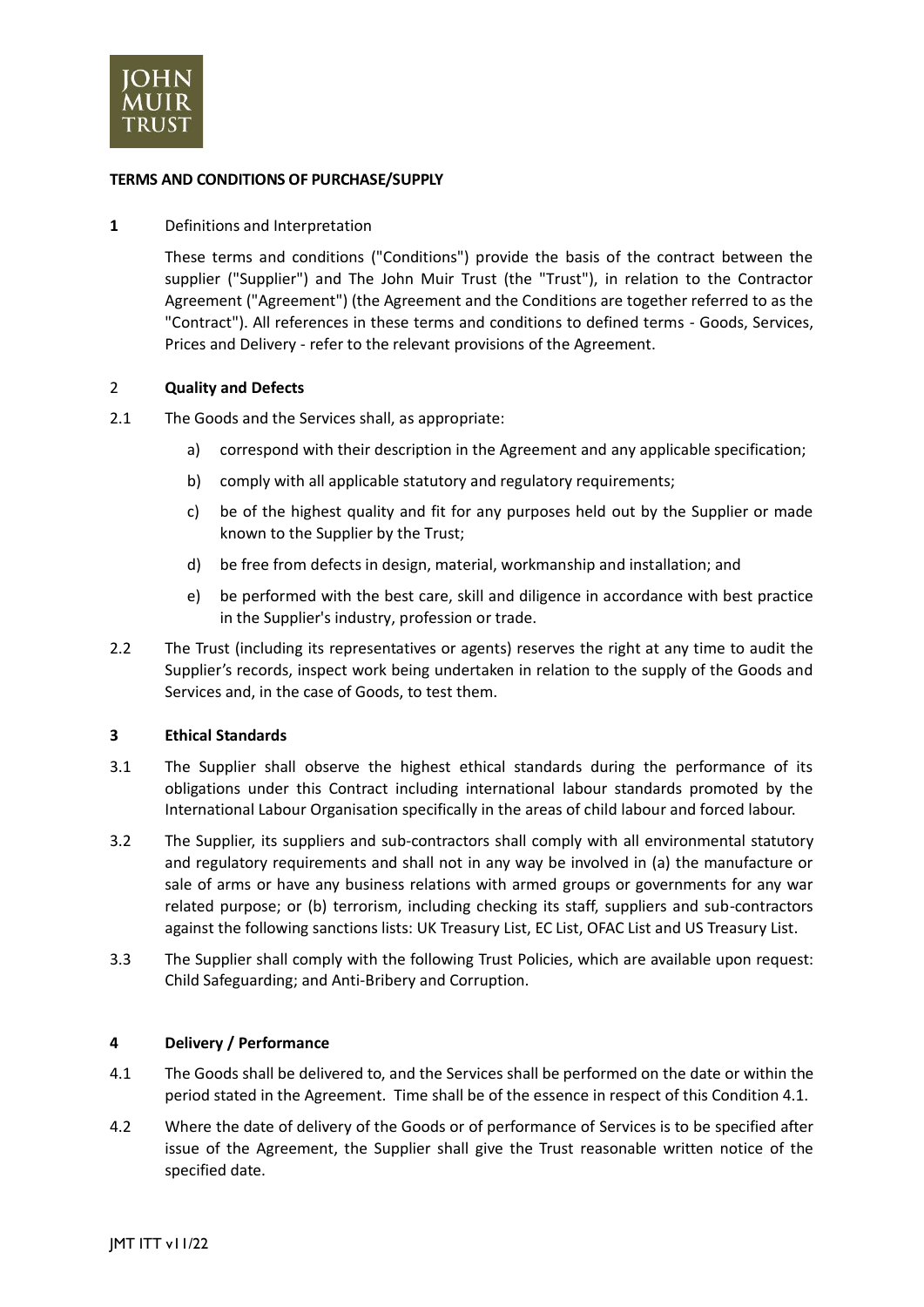

- 4.3 Delivery of the goods shall take place and title in the Goods will pass on the completion of the physical transfer of the goods from the Supplier or its agents to the Trust or its agents at the address specified in the Agreement.
- 4.4 Risk of damage to or loss of the Goods shall pass to the Trust in accordance with the relevant provisions of Incoterms rules as in force at the date the Contract is made or, where Incoterms do not apply, risk in the Goods shall pass to the Trust on completion of delivery.
- 4.5 The Trust shall not be deemed to have accepted any Goods or Services until the Trust has had reasonable time to inspect them following delivery and/or performance by the Supplier.
- 4.6 The Trust shall be entitled to reject any Goods delivered or Services supplied which are not in accordance with the Contract. If any Goods or Services are so rejected, at the Trust's option, the Supplier shall forthwith re-supply substitute Goods or Services which conform with the Contract. Alternatively, the Trust may cancel the Contract and return any rejected Goods to the Supplier at the Supplier's risk and expense.

#### **5 Indemnity**

5.1 The Supplier shall indemnify the Trust in full against all liability, loss, damages, costs and expenses (including legal expenses) awarded against or incurred or paid by the Trust as a result of or in connection with any act or omission of the Supplier or its employees, agents or subcontractors in performing its obligations under this Contract, and any claims made against the Trust by third parties (including claims for death, personal injury or damage to property) arising out of, or in connection with, the supply of the Goods or Services.

#### **6 Termination**

- 6.1 The Trust may terminate the Contract in whole or in part at any time and for any reason whatsoever by giving the Supplier at least one week's written notice.
- 6.2 The Trust may terminate the Contract with immediate effect by giving written notice to the Supplier and claim any losses (including all associated costs, liabilities and expenses including legal costs) back from the Supplier at any time if the Supplier:
	- a) becomes insolvent, goes into liquidation, makes any voluntary arrangement with its creditors, or becomes subject to an administration order; or
	- b) is in material breach of its obligations under the Contract or is in breach of its obligations and fails to remedy such breach within 14 days of written request from the Trust.
- 7.3 In the event of termination, all existing purchase orders must be completed.

#### **7 Supplier's Warranties**

7.1 The Supplier warrants to the Trust that: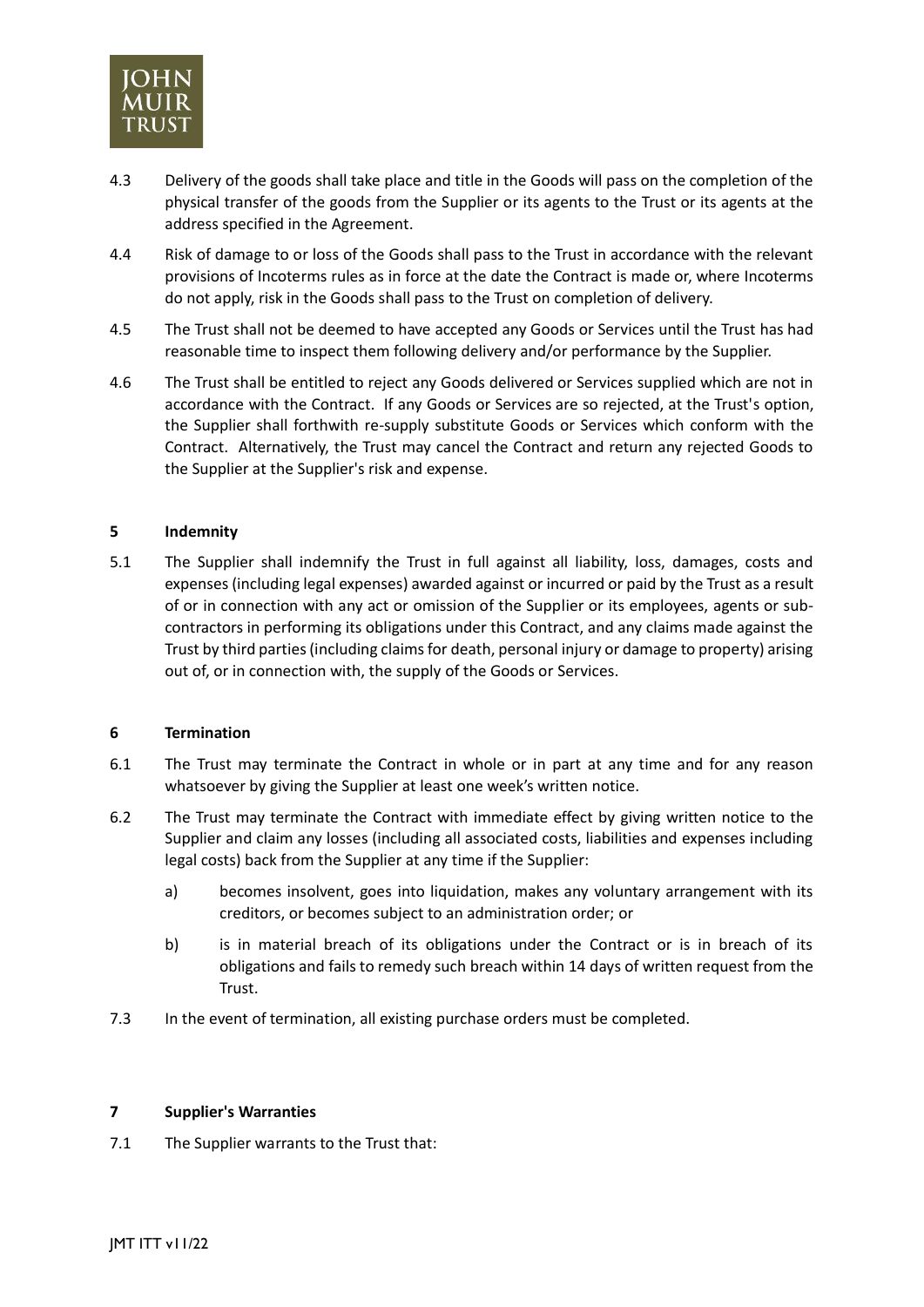

- a) it has all necessary internal authorisations and all authorisations from all relevant third parties to enable it to supply the Goods and the Services without infringing any applicable law, regulation, code or practice or any third party's rights;
- b) it will not and will procure that none of its employees will accept any commission, gift, inducement or other financial benefit from any supplier or potential supplier of the Trust; and
- c) the Services will be performed by appropriately qualified and trained personnel, with the best care, skill and diligence and to such high standard of quality as it is reasonable for the Trust to expect in all the circumstances.

#### **8 Force majeure**

- 8.1 Neither party shall be liable for any failure or delay in performing its obligations under the Contract to the extent that such failure or delay is caused by an event that is beyond that party's reasonable control (a "Force Majeure Event") provided that the Supplier shall use best endeavours to cure such Force Majeure Event and resume performance under the Contract.
- 8.2 If any events or circumstances prevent the Supplier from carrying out its obligations under the Contract for a continuous period of more than 14 days, the Trust may terminate the Contract immediately by giving written notice to the Supplier.

#### **9 Personal data and confidentiality**

9.1 The Supplier shall sign a separate confidentiality agreement included at Appendix A.

#### **10 General**

- 10.1 The Supplier shall not use the Trust's name, branding or logo other than in accordance with the Trust's written instructions or authorisation.
- 10.2 The Supplier may not assign, transfer, charge, subcontract, novate or deal in any other manner with any or all of its rights or obligations under the Contract without the Trust's prior written consent.
- 10.3 Any notice under or in connection with the Contract shall be given in writing to the address specified in the Order or to such other address as shall be notified from time to time. For the purposes of this Condition, "writing" should be via email.
- 10.4 If any court or competent authority finds that any provision of the Contract (or part of any provision) is invalid, illegal or unenforceable, that provision or part-provision shall, to the extent required, be deemed to be deleted, and the validity and enforceability of the other provisions of the Contract shall not be affected.
- 10.5 Any variation to the Contract, including the introduction of any additional terms and conditions, shall only be binding when agreed in writing and signed by both parties.